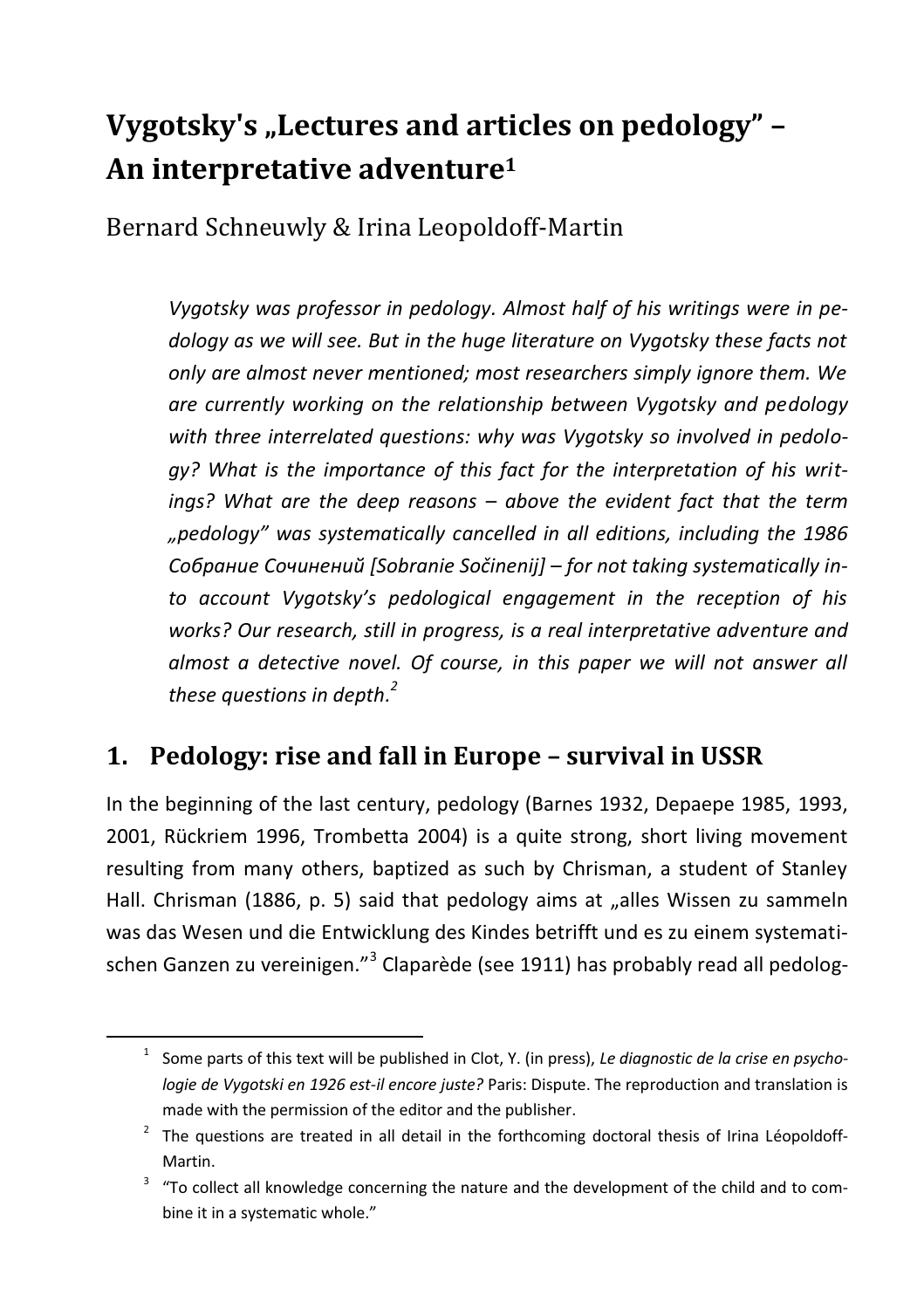ical texts of his time and wanted to build, in Geneva "a temple" for the knowledge of the child (Hofstetter 2010). He defines pedology as following: it "implique une connaissance parfaite de l'enfant, de sa mentalité, de l'évolution de ses facultés de ses penchants, de ses aptitudes, de sa force de résistant physique ou psychique, de sa puissance d'attention, surtout des divers tempéraments, des divers types intellectuels et moraux que nous offre le monde des enfants" (1906, p. 366-367).<sup>4</sup> The genesis of pedology leans on the rising of the experimental research on the child at the end of the  $19<sup>th</sup>$  century. Pedology appeared with the ambition to be the science of the child in general. It aimed at an interdisciplinary knowledge of the child. The discipline had the same fate in the West and in USSR: a spectacular expansion and a rapid decline. But the stakes were different, as the causes to die out.

The movement has its climax in Brussels, at the 1911 first congress of pedology that is also the last. Schuyten, general secretary of the congress exclaimed at the opening session: "And if I look at this auditorium, full of enthusiastic workers, I only can repeat, this time as resounding as possible: 'The science of the child today receives its coronation as the queen of the sciences'" (1911, p. 22; our translation). The second congress of pedology that should have taken place in Madrid could not be organized: war was coming. After the war it disappeared completely, also in the writings of most of its promoters, like Claparède. Psychology of the child takes its place: an interesting dynamic of disciplinarisation.

In one country nonetheless pedology survived. It was already quite strong there from the beginning on, as show the witness Claparède (1911, pp. 36-38), giving some commentaries about the discipline in Russia. The revolutionary situation, the strong social needs for knowledge on the child and perhaps also an overt context for a new discipline based on dialectical thinking that tries to define the links between the different aspects not in formal-logical terms, as pure correlations, but as an ever changing whole; and this means at the same time to have a real idea of development.

 $\overline{4}$  $4$  "It implies a perfect knowledge of the child, of his or her mentality, the evolution of abilities, tendencies, aptitudes, strength, physical or psychological resistance, power of attention, above all of different dispositions, different intellectual and moral types that the world of children offers us."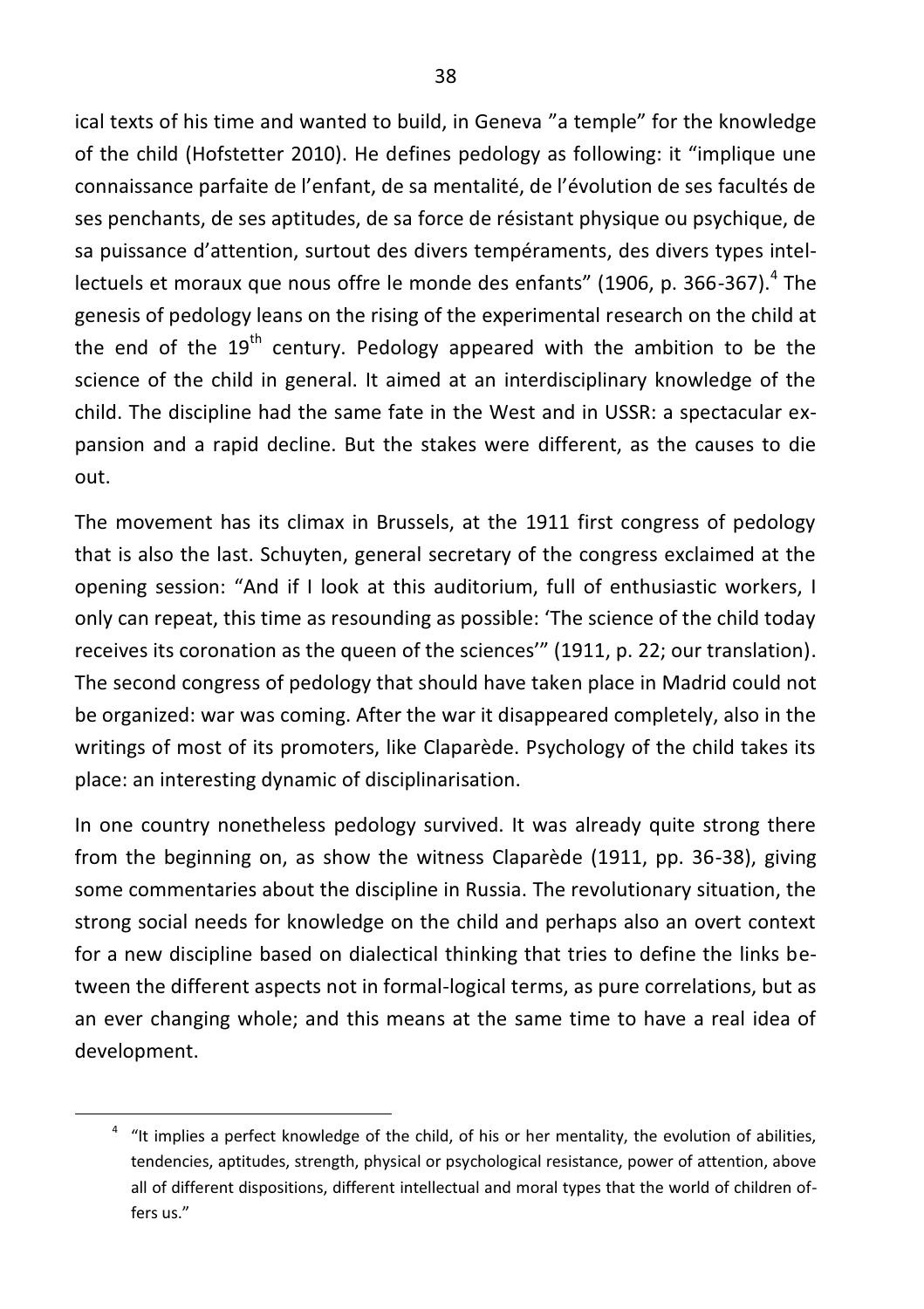In his text on "Pedology and the other sciences" Vygotsky analyzes the reason of this stillborn discipline.

*"Pedology should be based on the objective reality of the unique process of development which is its object. It can't be build on the field of the metaphysical, logico-formal point of view of child development which only allows a mechanical association of the different aspects of development, nor on the field of a dualistic point of view of human nature, closing the way to the study of the real unity represented by the process of child development. It is exactly for this reason that pedology as particular science is almost dead in the West and in Amercia" (1931, p. 57) our translation).* 

In 1928 took place the first congress of pedology in USSR, introduced by Krupskaya, member of the influential Committee of the people's commissariat of education, she proclaims that this discipline plays an essential role for the development of the educational system. A scientific journal was created. Hundreds of publications were produced in this new discipline. Vygotsky was most active in this movement and even thought that this is the discipline that would allow founding education on scientific bases, much more than psychology or other sciences.

# **2. Vygotsky's commitment in pedology**

Vygotsky's commitment in pedology seems to start in 1924, just after his arrival in Moscow, leaving Gomel to work with Kornilov's team at the Experimental Institute of Psychology which will change its name in 1930, to take the one of 3 P (Institute of pedology, psychology and psychotechnics). We find some tracks of his teaching in pedology in his curriculum vitae for 1924.<sup>5</sup> However, it is since 1927 with his major theoretical and epistemological work on "The significance of the crisis in psychology" (1927<sup>6</sup>/1999) when we can distinguish a notorious bend in Vygotsky's

 $\overline{\phantom{0}}$ <sup>5</sup> We found this source in the RAO Archives of Moscow.

 $6$  This text was unpublished before 1982 in Russian, 1999 in French. We situate the manuscript in 1927, this date remains vague as in some bibliographies, the date is 1926 (in Thinking and Speech, 1934, p. 321) or 1927 (in Vygodskaja and Lifanova bibliography, 1996, p. 396). In our opinion, it is important to situate the date of the manuscript, even roughly, as we consider it as a turn in Vygotsky's research, where he started to elaborate new epistemological basis.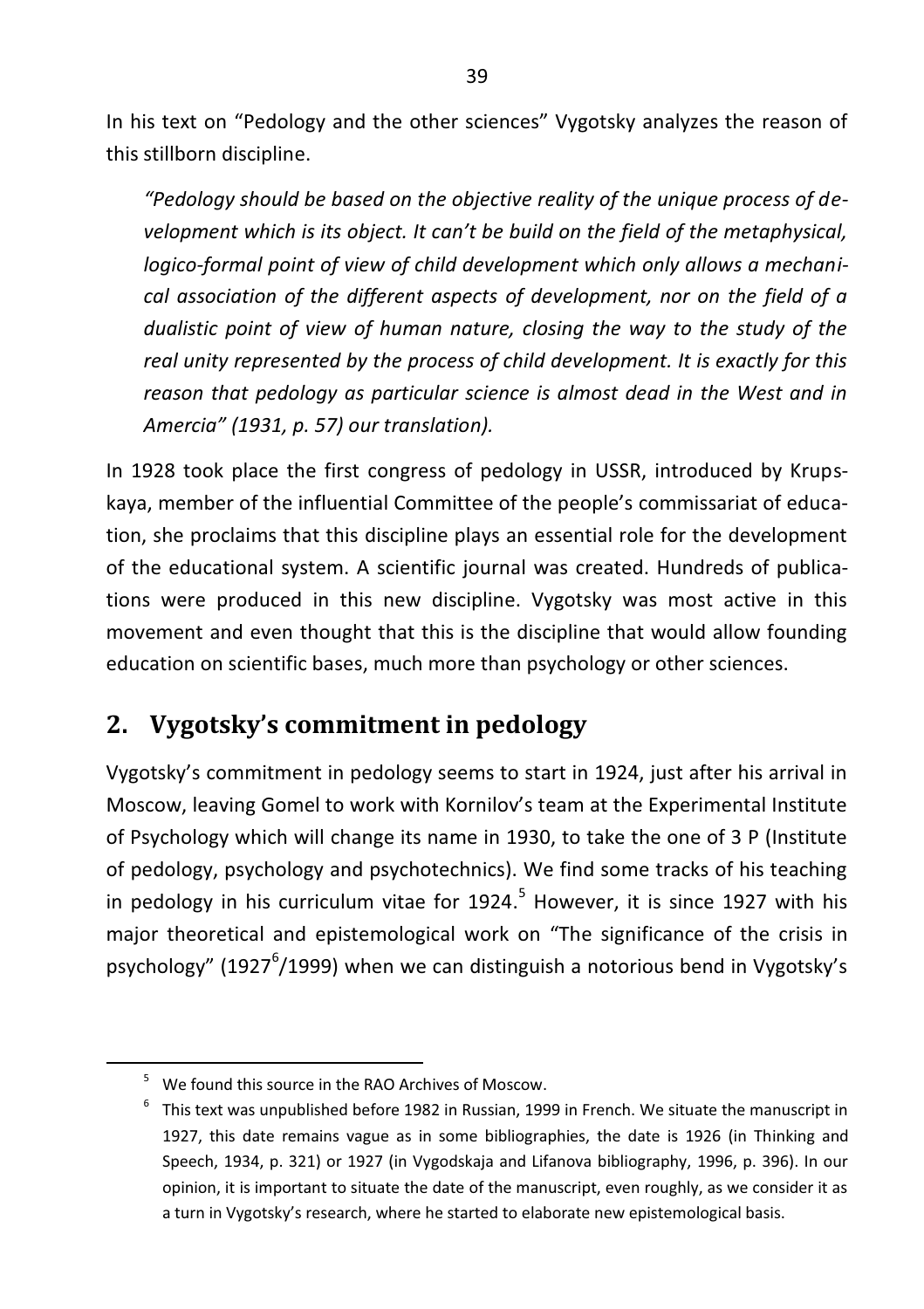work. In this text, he considers very explicitly the development of pedology as a possible way in answering to problems posed. He indeed writes:

*"In practice, pedology cannot only speak about the psyche of the child, it takes out limits of the psychology and includes physiology and anatomy; and even if at the moment, it is reduced to unify three different sciences under the same name; as task, as principle, as idea – pedology has to create a new realistic concept which will take place in the foundation of the science and which – we can already assert it – will have nothing common with the sterile concept of introspective perception" (Vygotski, 1927; citation in Zavershneva and Osipov, 2010, pp. 97-98).* 

This passage cannot be found in the excellent translation published by Bronckart and Friedrich (Vygotski 1927/ 1999, p.236). As almost all other references to pedology, it was censored, including in the Russian edition of 1982. We owe to Zavershneva and Osipov (2010) to have carefully listed the differences between the published version and the manuscript of *The Crisis* preserved in the family archives. Grace to their work, we know today that Vygotsky spoke about pedology in his manuscript. Meccaci (1983), an Italian scholar translating Vygotsky's texts into Italian trying to use the original sources, noticed already the quantity of Vygotsky's pedological works and underlined that even in the Collected Works the word "pedology" has still been systematically erased.

In "The significance of the crisis in psychology" (1927/ 99), the diagnosis of Vygotsky is explicit: between the idealism of the ones, which certainly approach the conscience but by a subjective way, and the "mechanicism" of the others, who reduce the psychological phenomena to the biological ones, the question is to find a monist and dialectical way, which takes account of the material base of the psychical processes without reducing them to simple biological processes. One major element of the crisis was the difficulty of articulation between theory and practice. Vygotsky chooses the way offered by pedology to build the foundations of a general science. For Vygotsky, the child's developmental process has its own specific logic and must be considered in all aspects by a science totally dedicated to it. Quoting Rousseau, Vygotsky (1933-34/ 1996) defines the child with particularities that pedology has to consider in all its researches: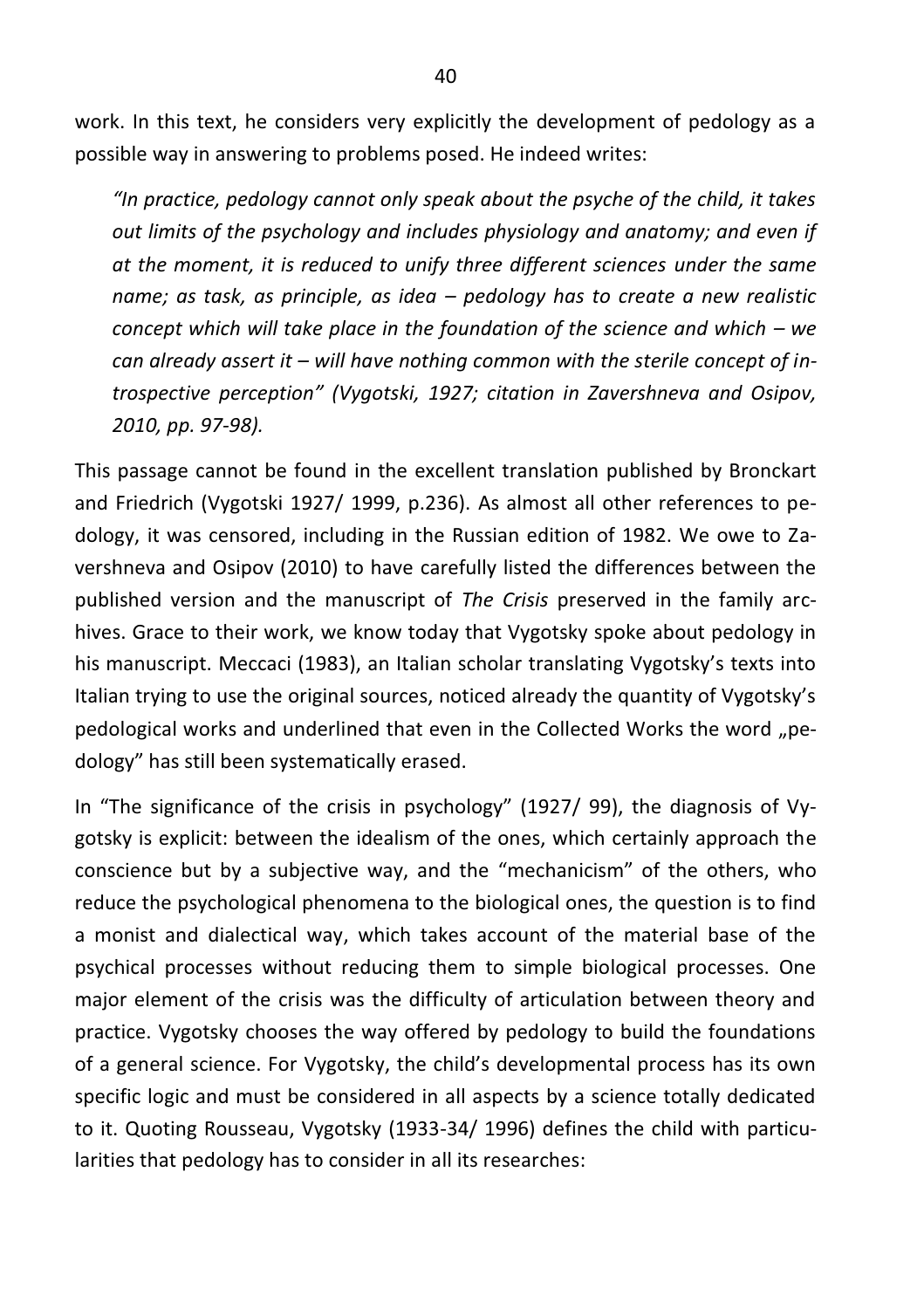*"The child is not just a small adult; the child is a being which is distinguished from the adult not only by his smaller size or his more reduced capacities of reasoning, or less developed in certain fields, but it is a being which differs qualitatively from the adult by the structure even of its organization and its personality" (p. 24).* 

Vygotsky's strong engagement in pedology appears when one analyzes his publications and the way he classifies them. Referring to the edition of 1934 of *Thinking*  and Speech<sup>7</sup> (pp. 321-323) there is a classification of Vygotsky's works. A clear distinction between psychology and pedology is done. Concerning articles, we can find in psychology, 24 items, in defectology, 9 items, in scientific vulgarization, 11 items, and in pedology, 28 items. For books, the same division appears. Ten books are presented as belonging to psychology:

- The psychology of art (manuscript 1925)
- The pedagogical psychology (1926, ed. Rabotnik prosveščenija)
- Studies on the history of behavior (with Luria, manuscript 1930)
- Tool and symbol (with Luria, manuscript 1930)
- Research on higher mental functions (manuscript 1930)
- Imagination and creativity at school age (1930, ed. Akademii im. Krupskaja)
- The signification of the crisis in psychology (manuscript 1926)
- Thinking and Speech (1934, Socekgiz, in press)
- Lectures on psychology (1934, stenograms)

Eight books are categorized in pedology:

- Pedology of the school child (ed. BZO, 1929)
- Pedology of the adolescent (ed. BZO, 2 MGU, 1929)
- Pedology of the youth (ed. Cipkno 1929)
- The difficult child (Cipkno 1929)
- Studies in pedology and pedagogy on abnormal child (1930, manuscript)
- History of the cultural development of the normal and abnormal child (1929, manuscript)

 $\frac{1}{7}$  $\frac{7}{1}$  We give the references as they appear in the book of 1934. In the bibliography, we give the references which (in case of doubt) correspond to the bibliographical references of G. L Vygodskaja.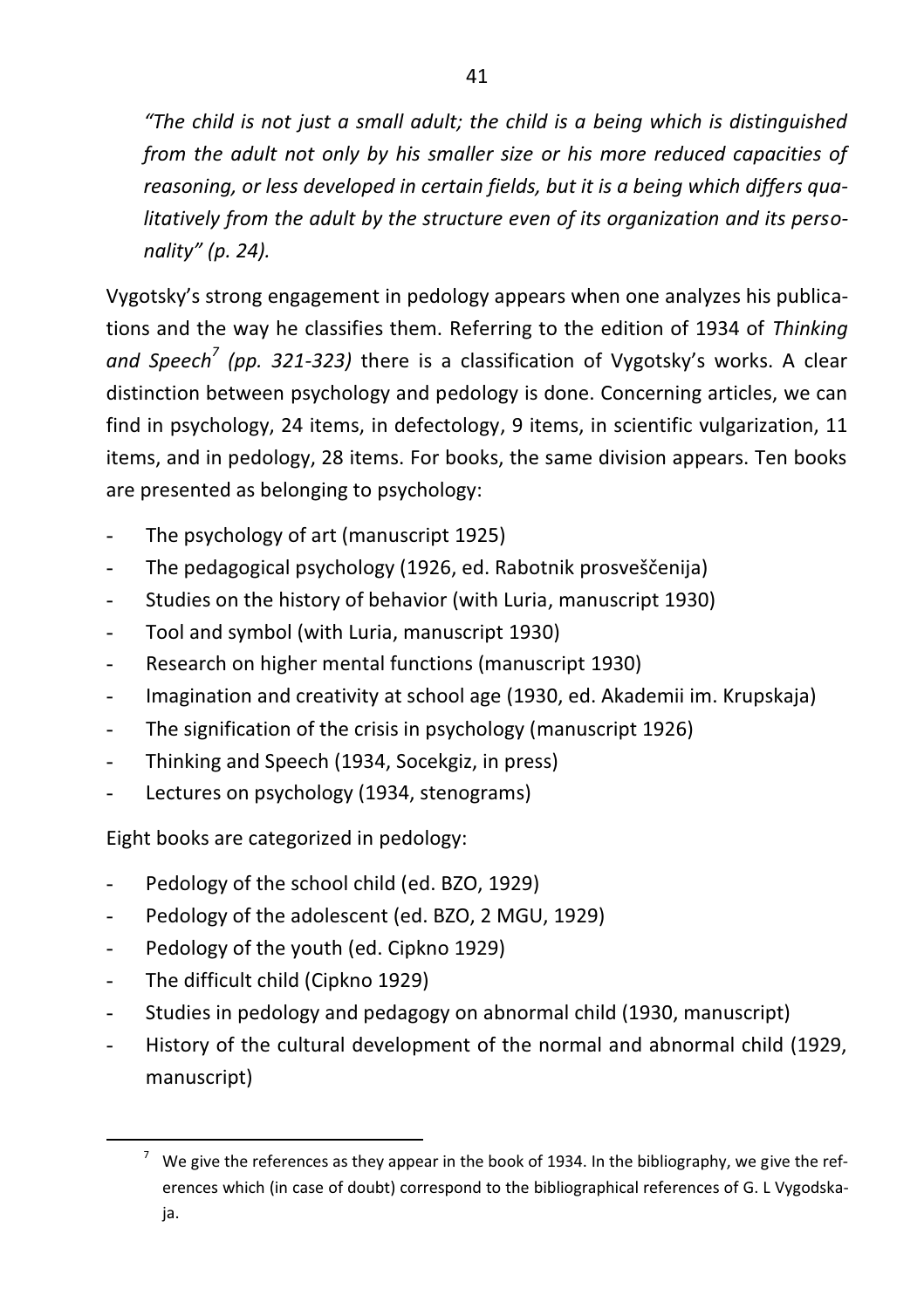- Teaching/learning and development in school age (ed. Loučgiz 1934)
- Lectures on pedology (1934, stenograms)

This list of pedological writings is not exhaustive; we find several articles in the journal "*Pedologija*" on the matter that are not mentioned in this index. Vygotsky was a member of the editorial board of the journal *Pedologija* from 1929 to 1931. Six articles of his and one review were published between 1928 and 1931. Among them, the famous article "The cultural development of the child" (Vygotsky 1928), which is the unique of Vygotsky's article published abroad during his life, and two methodological texts (1931, 1931a) discussing the place of pedology among other sciences. In the lectures of pedology he gave in 1933-34, Vygotsky showed precisely his will already noticed to establish a discipline by the determination of a clearly defined object. The core is the concept of development, and the creation of an adapted methodology, a classical way of defining a discipline. To expose Vygotsky's point of view about pedology, we refer essentially to his lectures of pedology transcribed in stenograms by his students and published in 1934 in Moscow, and in 1935 in Leningrad under the title of "Основы педологии" [Foundations of pedology]. Through seven lectures, Vygotsky describes the process of development in details and with the specific pedological point of view to observe it. After having defined the object, he puts in relation each aspect of development with the two factors having an influence on its progression: heredity and milieu. The original stenograms published in 1934-35 had no titles, just a number from one to seven. The Ijevsk publication of 1996, 60 years later gave a name to each lecture which are the following, giving a precise overview on the contents of the lectures.

- 1. The discipline "pedology"
- 2. Characteristics of the method in pedology
- 3. The study of heredity in pedology
- 4. The problem of environment in pedology
- 5. General laws of child's psychological development
- 6. General laws of child's physical development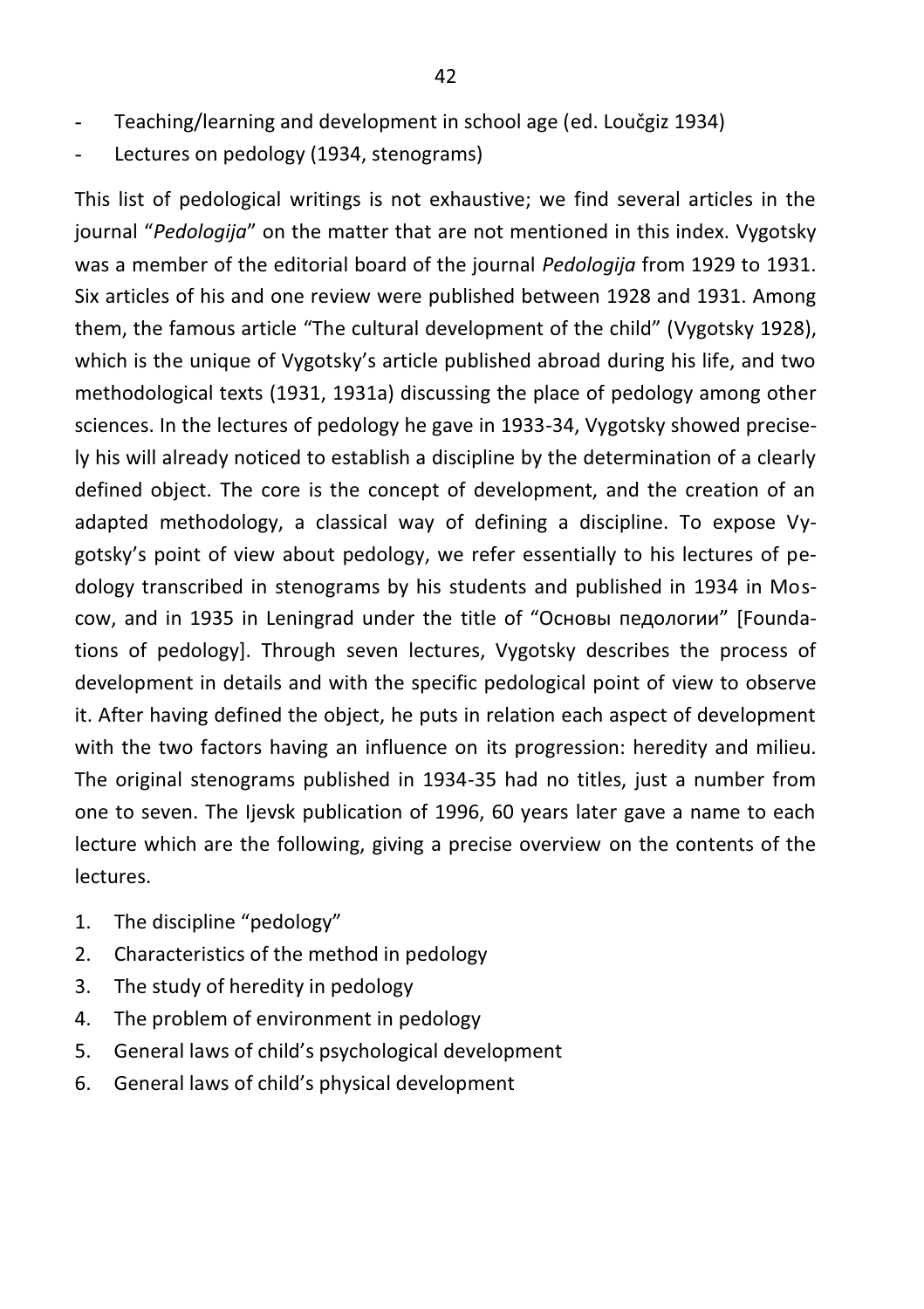7. Laws of nervous system development<sup>8</sup>

### **3. Pedology – A science: its object and method9**

In his lectures given at the Herzen Institute in 1933-34, Vygotsky exposes pedology in a very synthetic way and starts by a short definition of the object of pedology "The development of the child is the direct and immediate object of our science" (1933-34/1996, p. 12). The process of child development is characterized by four general laws carefully described:

- Cyclical temporalities and non-linearity: The rhythms and the contents of the development change at different child ages. The rhythms are irregular, with accelerations and decelerations and Vygotsky describe it visually as "*an undulatory curve"* (1933-34/ 1996, p. 17).
- None proportionality: The development is not proportional; each aspect of development has an optimal period. Each development of an aspect will change the proportionality between all parts. However, the irregularity of the development will form a regular internal link between the different parts.
- Evolution and involution: Vygotsky speaks of a "*regressive development"* to allow functions to grow and to have a leading action where before they had a second role or no role at all.
- Qualitative change: Vygotsky called it poetically the law of "metamorphosis" giving an example in analogy with the butterfly metamorphosis. At each stage of development, some qualitative changes reveal something new that Vygotsky calls "novyje obrazovanija" ["new human characteristics and new formations (structures)"].

But a link remains between the future stages of the development and the passed stages, that the past has a direct influence on the appearance of the present for the future. Vygotsky expressed it this way in "The pedological analysis of pedagog-

 $\overline{\phantom{0}}$  $8$  In our translation we consider the 7th lesson as a part of the physical development as well as the 6th one dedicated to the endocrinal development.

Our description of Vygotsky's point of view on the matter and our comments here are mostly focused on the translation into French we made of "The foundations of pedology". As far as we know, it is the first integral translation of the seven lectures. Vygotsky's quotations into English are our free translation.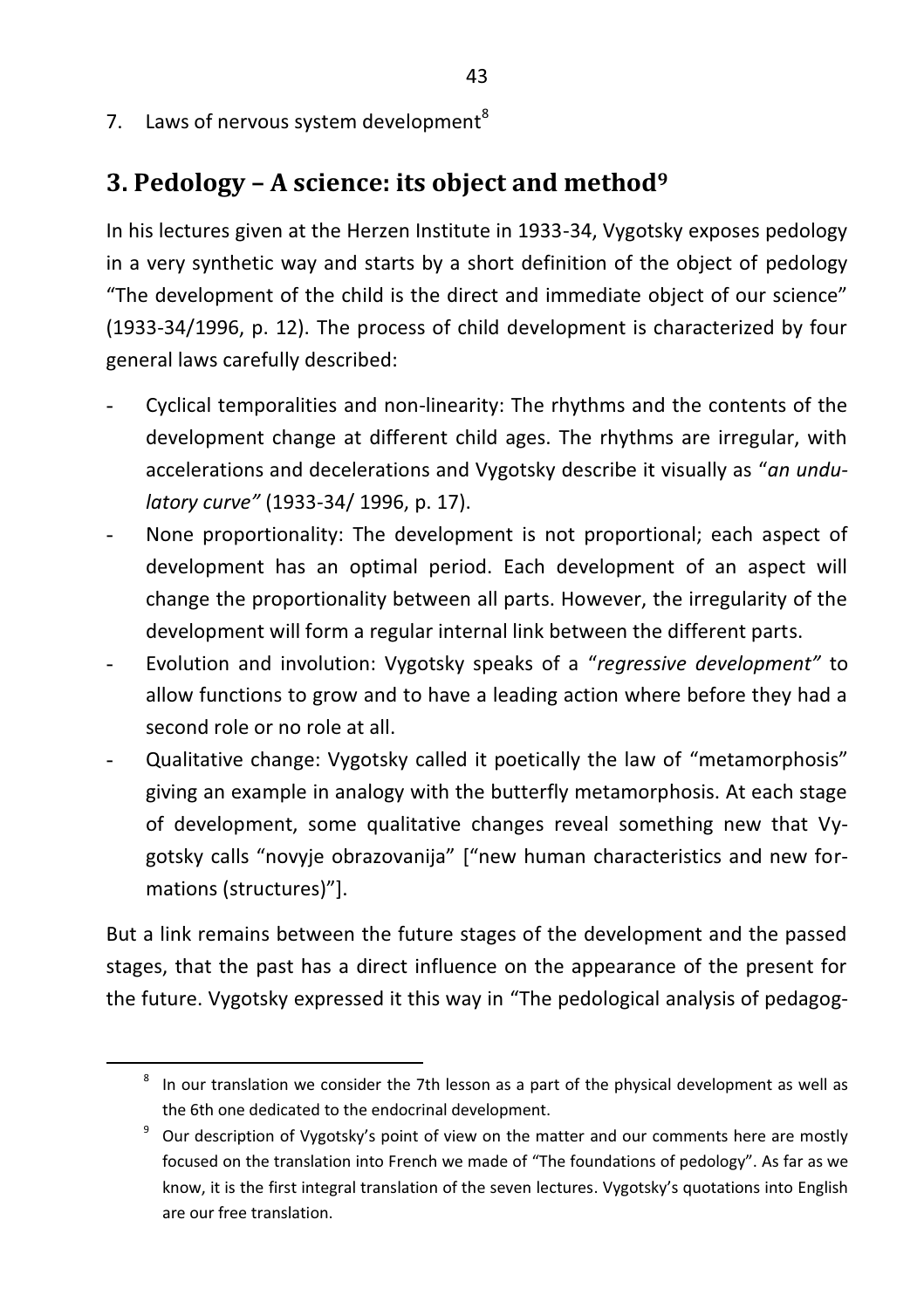ical process" a text written according to a stenogram of a lecture he gave the 16 of March 1933:

*"The task of the pedological study is to determine not only what the present day brought as fruits but also what having been sowed, is still blooming and will bring certain fruits tomorrow, that is a dynamic approach of the determination of the level of development" (1933-35/ 2006, pp. 484-485).* 

These general laws exist for all the systems in interaction with other systems but with some specific organization and independent functioning.

A science must have its own methods. For Vygotsky, the method in pedology has 3 main aspects:

- An *integral method*: By integrality, Vygotsky means to study and observe all aspects of the development (organism and personality) integrating them in a whole, and allowing an analysis by decomposition in units and not in elements. The constituents of a system are never studied alone but always in connection with internal and external systems. Vygotsky demonstrates that an analysis considering elements is not proper to explain anything in pedology and gives the example of two main factors on which development depends: heredity and milieu (environment). "An analysis which breaks up into elements characterizes by the fact that each element does not contain the properties of a whole, while each unit, even in embryonic form, contains all the properties of bases of a whole" (1933-34/ 1996, p. 37). If one tries to explain a concrete and complex aspect of the development like language by hereditary predispositions and by the influence of the milieu, it is impossible to break it up, because the hereditary predispositions in themselves do not include necessarily the appearance of the language as an obvious fact; and the milieu being an external factor for the child, does not contain the essential elements to the emergence of language.
- *A clinical method*: By the clinical method, it becomes possible to pass from the study of external symptoms to the investigation of the processes which are hiding behind them and which condition/ causing their existence. To study these processes and understand their nature, the method classifies those according specific stages and considers their different aspects.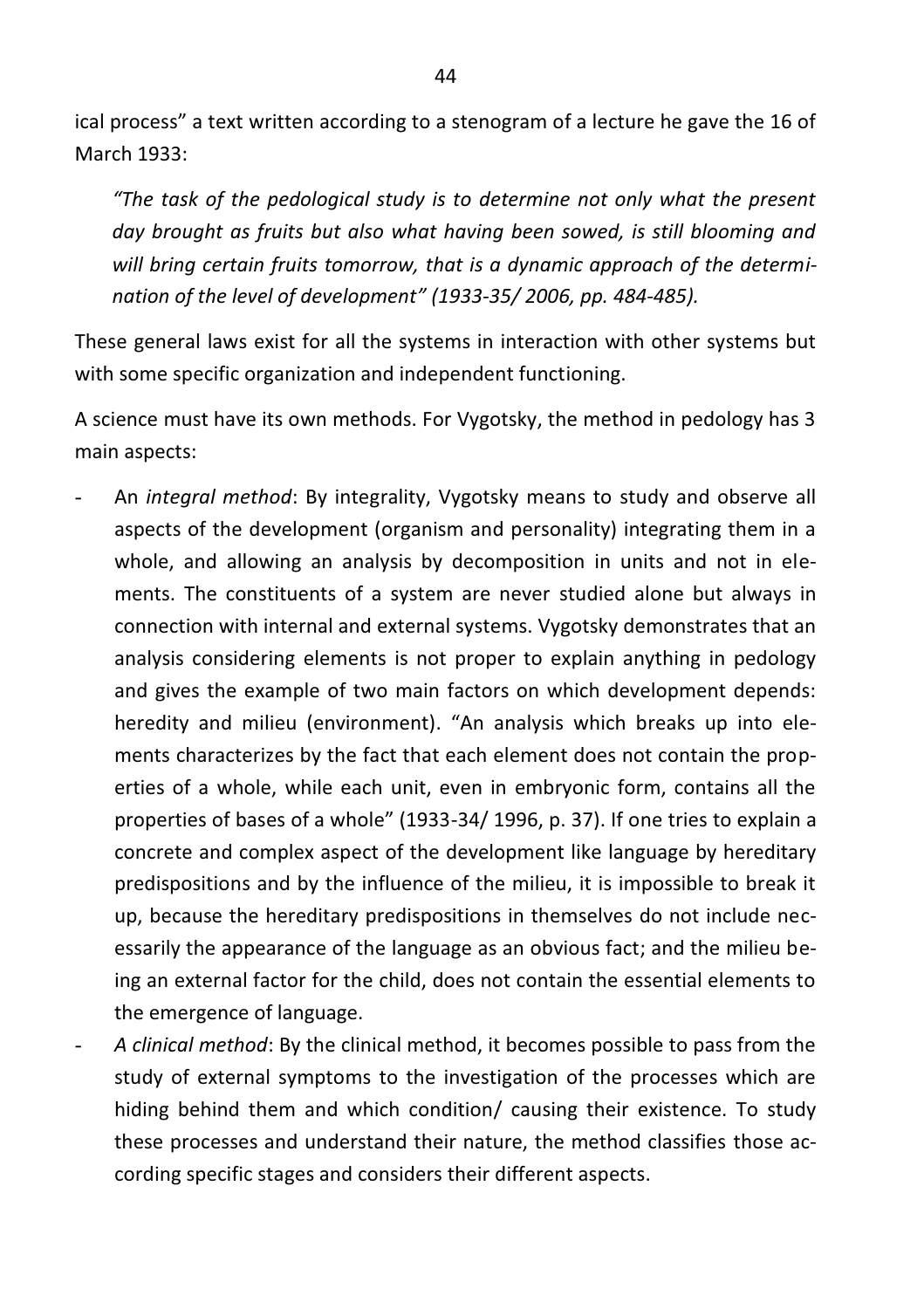- *A comparative method of the genetic nature*: If the clinical method is used to compare the different processes of development, the genetic observation is not often used by other disciplines. In pedology it belongs to its researches. The genetico-comparative method operates kinds of comparative sequences or cuts at various periods of age. By means of this comparison one can understand by which specific way of development the child went through.

# **4. An example of pedological reasoning: dialectics at work**

The third lecture, dedicated to heredity is a nice piece of monist, anti-reductionist and dialectical approach to a most controversial topic, perhaps more than ever today with the rise of neurosciences: heredity. In a hermeneutic way, let's consider now how Vygotsky works on this matter, without forgetting, in doing this that he is speaking for future teachers and students. We do not observe his thinking in progress like in some other texts. His ideas were systematized and simplified for certain. But he wants to show and transmit the main features to others – just as they are important for himself, for his own thinking.

How then does he proceed? The chapter has three main parts:

- A description of the specific pedological point of view on heredity compared to genetics or biology.
- Fours laws on the impact of heredity on child's development.
- Two theses or caveats one has to take into account in thinking about heredity in pedology.

#### **The pedological point of view on heredity**

Four differences characterize the pedological point of view:

- Whereas biology takes simple characteristics that are more or less stable in order to determine laws of heredity, pedology has to do with complex characteristics that modify and develop and in function of which the impact of heredity is defined.
- Pedology is not interested in characteristics that represent heredity in its pure form, but precisely in those that above all have a common influence of heredity and environment.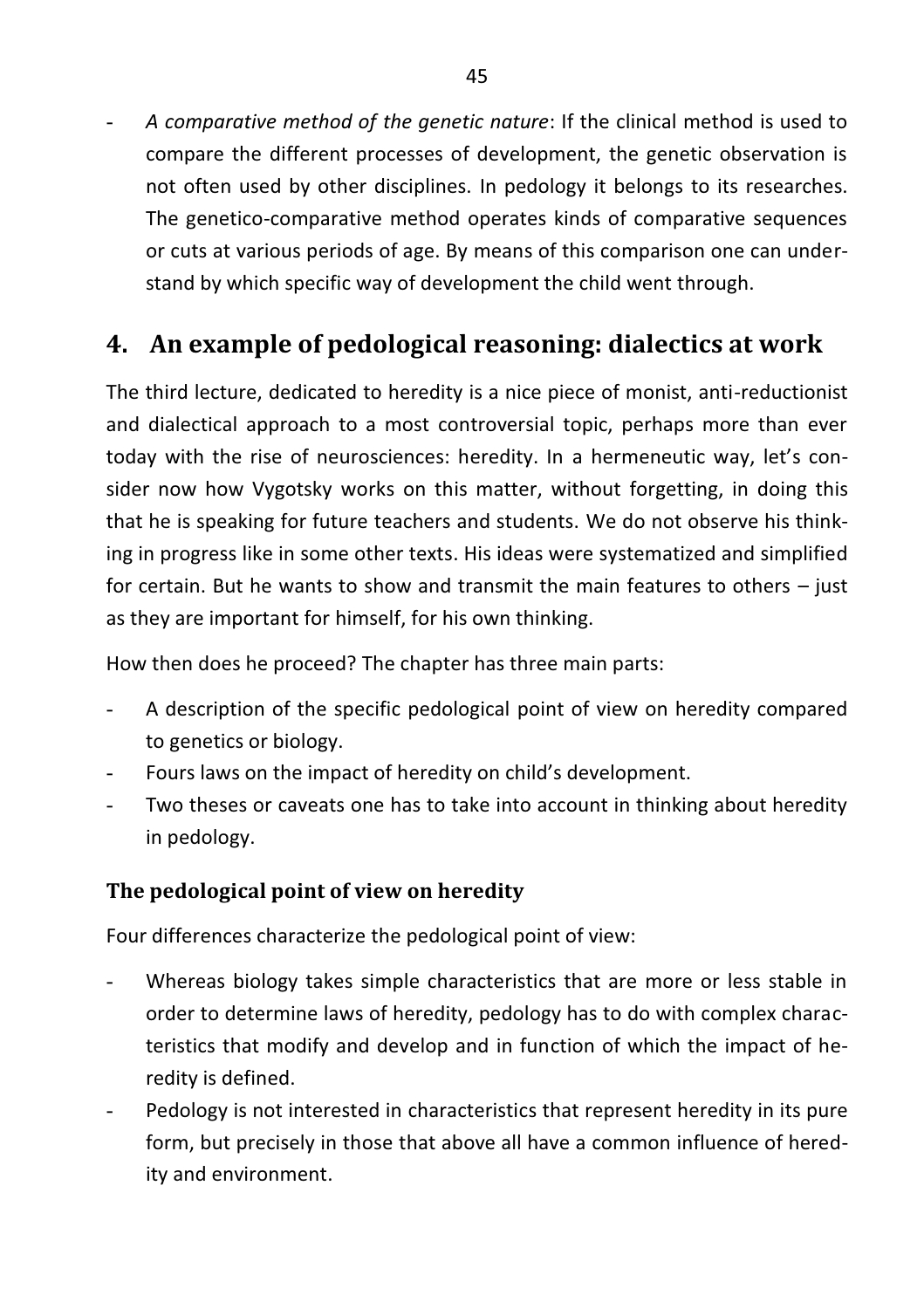- Pedology is not interested solely in characteristics that differentiate one child from another, but in characteristics that define predispositions of human beings and that lead all children to a certain type of development.
- Pedology, if it takes into account the influence of heredity on child development, is above all interested in dynamic characteristics, in characteristic that appear in the course of child development, and not in those that are independent of development.

In other words, biology and genetics are interested in heredity as such and looks for characteristics that represent it in pure form, that is which are stableand do not change. Pedology studies the role of heredity in development and looks therefore for mixed, not stable characteristics that are changing in the developmental process. Vygotky gives two examples of mechanical application of genetic laws, mainly the general formula of Pearsons showing that the more blood relationship is strong and the more there is resemblance on certain characteristics, the more these latter depend on heredity. This can lead to non-sense when mechanically applied, like for instance by Bühler who showed the relationship between delinquency of parents and their children and concluded on heredity. This is not the way to look at the impact of heredity on development because, precisely, the point of view is wrong.

#### **Four laws**

But how the point of view of pedology can be applied? The reasoning of Vygotsky here is based upon twin studies, comparing homozygous and heterozygous twins, the essential factor being not the correlation between pairs of twins, but the divergence of the factor comparing pairs of homozygous and heterozygous twins in statistical manner on a great number of pairs, assuming that the only factor differentiating both types of twins being precisely heredity. In using this method on different characteristics, Vygotsky affirms to establish four laws of the impact of heredity on development.

1. The first has to do with the type of psychical functions: the more complex they are, the less divergence one can find between both types of twins. Elementary functions that exist since the beginning of development and are necessary conditions of higher functions are more dependent on heredity.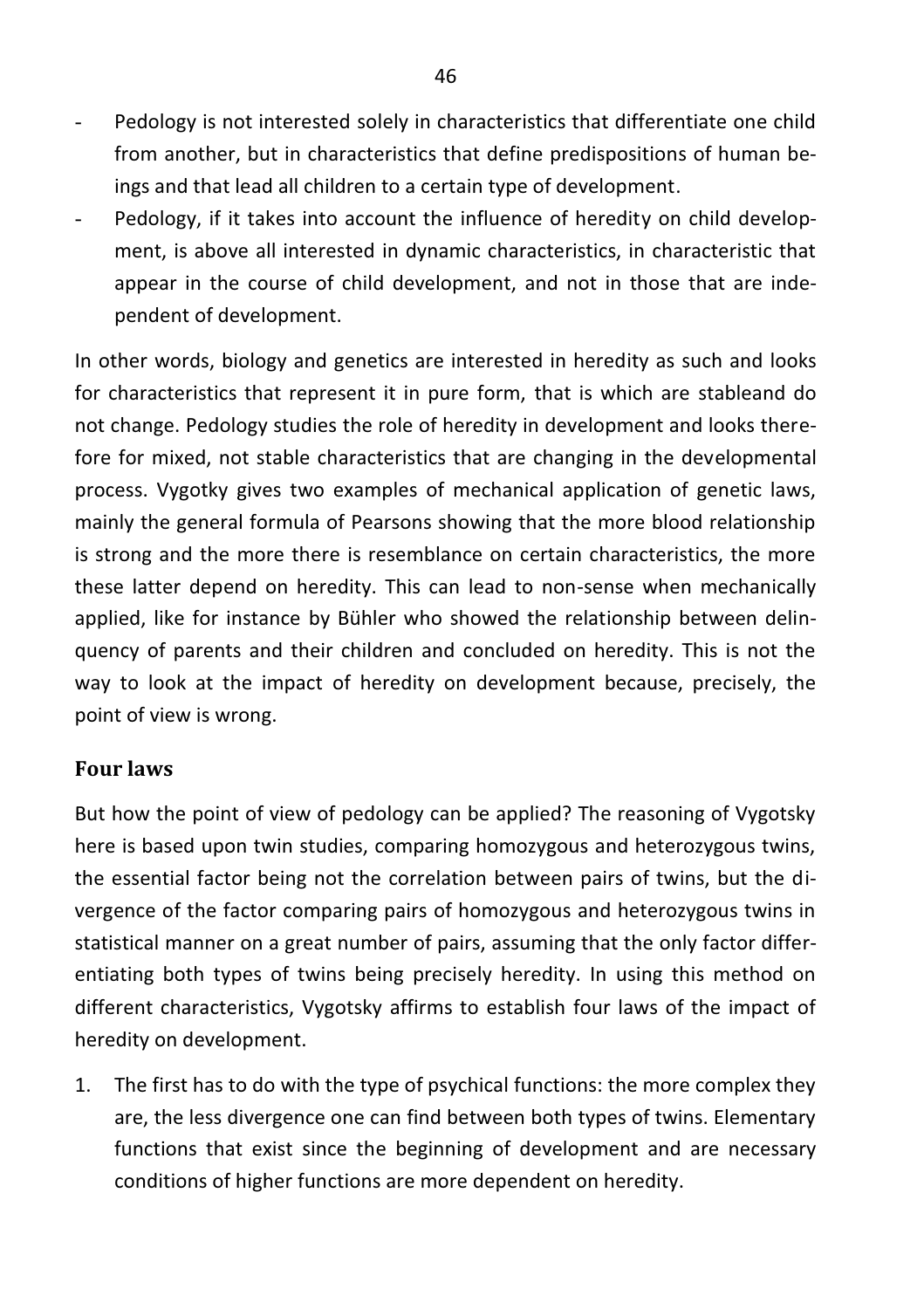2. If one establishes a series of correlations between functions, one never can observe a regular diminution of divergences of correlations. On the contrary: there is a leap. On one side, the "inferior", "elementary" functions, biologically determined, genetic heritage of mankind; on the other, the superior functions, elaborated by mankind through history. The first shows an important, the second a small divergence between the two twin types. This difference, says Vygotsky referring by these words explicitly to a very common way of dialectical wording, is not quantitative, but qualitative.

*"Consequently, this brutal change, this rough demarcation between functions in their development shows that it cannot be reduced to a simple quantitative distinction in a hereditary perspective that could allow to distinguish between higher and inferior functions. It also shows that the group of higher functions has a qualitatively extremely different relationship to heredity" (Vygotsky, 1933-34/ 1996, pp. 67-68).* 

These two first "laws" have two important theoretical consequences:

- Development does not only change given hereditary dispositions, but brings something totally new on the basis of the predispositions that are hereditary given
- The predispositions are certainly hereditary strongly determined, but they enter into the higher functions only as conditions, as necessary predispositions.

We come back to these two essential consequences. But let us look before to the two other laws.

3. Heredity does of course not change during development; it remains the same the child being three or thirteen. But what changes is the relative importance of heredity. The relative weight of heredity strongly fluctuates. The more so as novelty appears that is not hereditarily programmed. But, again, this process is not mechanical and unilateral. By sure, when novelty appears, the importance of heredity diminishes strongly. But some hereditary factors can appear quite lately, like for instance the psychosexual constitution where little divergence exists between the two twin types; this divergence grows strongly in adolescence.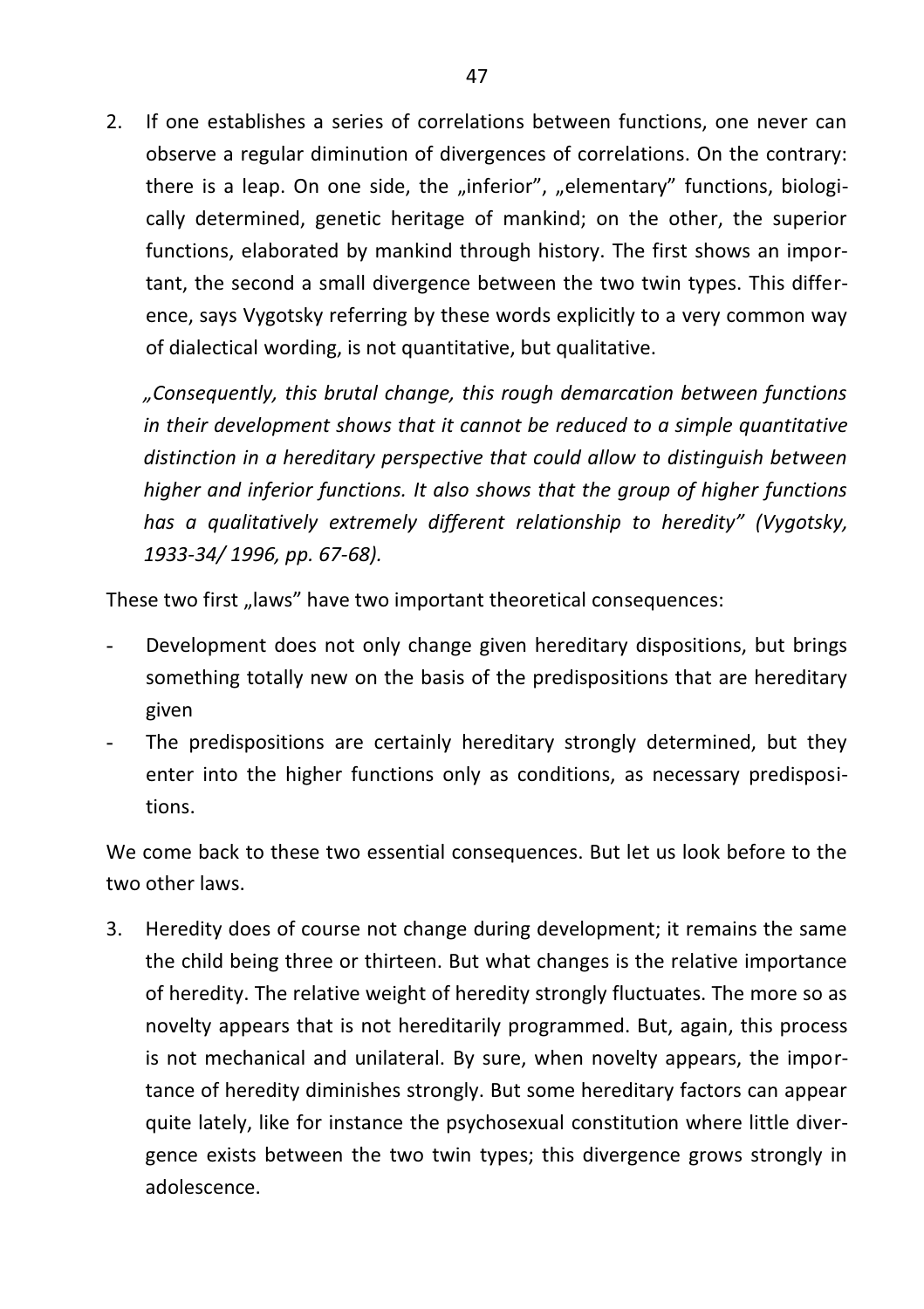4. More generally, this means that there is no general law of the relationship between heredity and development. The influence of heredity on development has to been studied separately for each aspect, and each aspect in function of age: the relationships are most complex and changing.

#### **Two considerations**

Vygotsky then comes back to two more general considerations he has already prepared in defining the general pedological point of view. First, divergence is smaller in what concerns general human characteristics, common to all human beings. Second, and most important, in each aspect of development, there is a part of heredity that the divergence can show; the influence may be more or less important, and even almost invisible.

*"Development is always a dynamic process; a unity of hereditary influences and of environment, but this unity is not constant, not permanent, not immutable, and not explicable in a simple way. The unity is differentiated, constructed in many ways and has to be each time studied in concrete way" (Vygotsky 1933-34/1996, p. 74).* 

#### **Comments**

In a certain sense, this brief chapter is not only part of an introduction into the science called "pedology"; it is also an introduction into a way of thinking, of analyzing reality; an introduction into methodology in the large sense of showing how an object of knowledge is constructed so that at the same time it is one way of looking at it among many others and a way that allows to reproduce mentally essential aspects of the real: subjective and objective at the same time; objectively subjective and subjectively objective as Sève (1998) puts it in his text on science and dialectic of nature.

This explains probably that in Vygotsky's text dialectical figures are present in several formulas like:

- The unity of contradictory aspects: heredity and environment.
- The leap from quantitative to qualitative.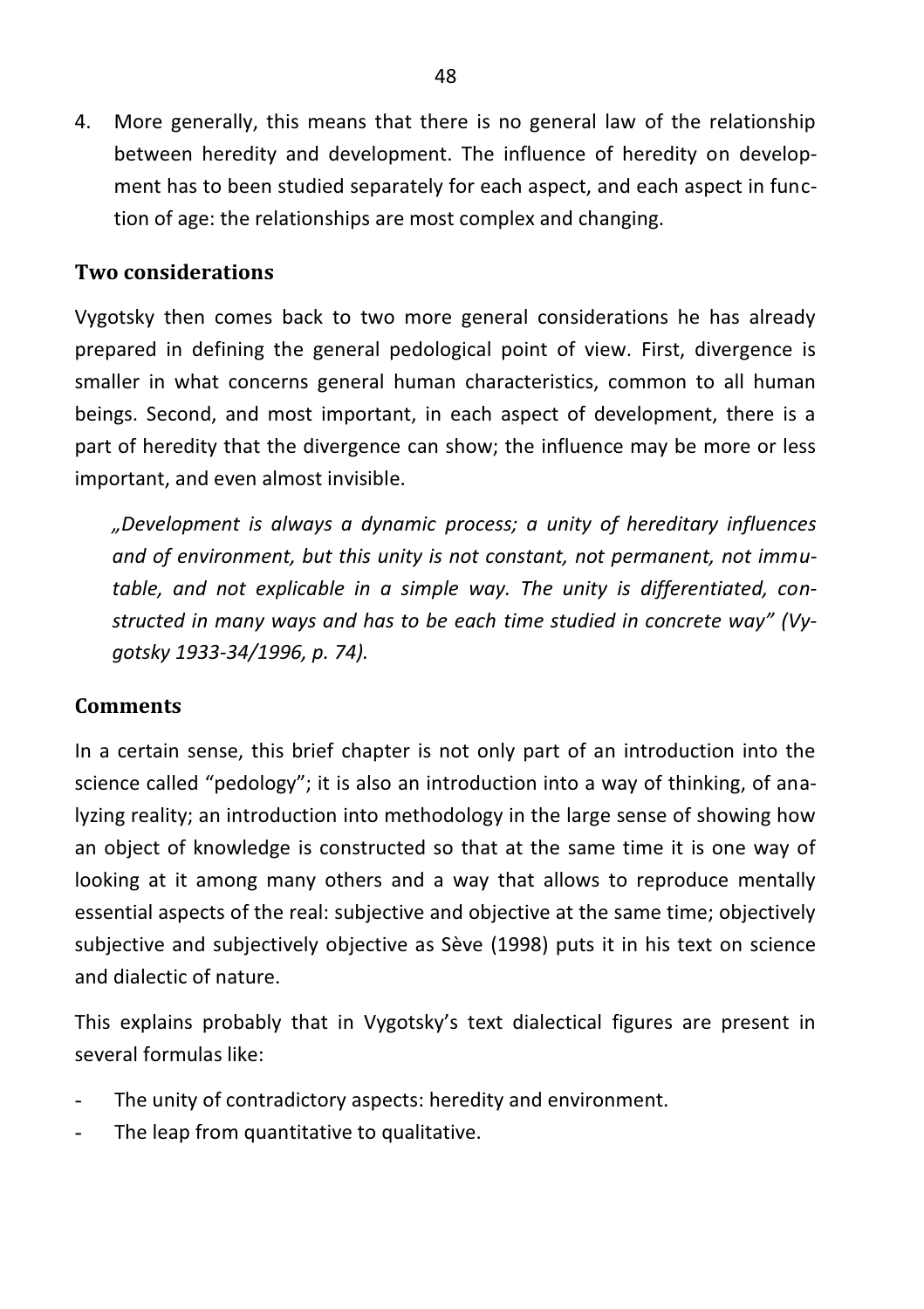- Newness as an essential dimension of development, this newness being built on predisposition that entre in the new, but only as necessary conditions that do not determine nor constitute the new.
- The concrete study of the material, specific, differentiated object of the real.

This way of thinking is deeply monist and anti-reductionist. Deeply monist, as strongly shown in this chapter, by taking into account the material determination of any human function that is based on genetic predispositions that constitute the necessary conditions and predisposition up to the highest psychic functions in many variable ways. Higher psychic functions are made of this material basis. At the same time, they are new in the very deep sense that they are governed by other laws. This changes for instance fundamentally their relationship to heredity that nonetheless remains present in various ways that has to be determined. The higher psychic functions are made of the same material world and nonetheless cannot be explained by the same laws that govern the material they are made of. This is exactly what "newness" means. They can't be reduced to, explained by the laws of the material they originate from.

"Materialism explains the superior by the inferior" as Comte it said to have written critically. This can be understood in two ways, due to Sève. In a strong way one would think that the inferior is sufficient to explain the essential of the superior: this is reductionism. Nothing new appears. In a feeble way however, each level of material organisation is conditioned by the inferior level which is its condition; and the study of this level is necessary to understand the superior level. Vygotsky shows this, in this third chapter, on a quite general level. What is most interesting in his demonstration is that the manifestation itself of heredity functions as a proof for the newness, of the difference of organisation of the material basis. Or as Sève (1998) puts it:

*"As a new complexity of organisation becomes autonomous, its starting point regresses to a role of support, continuing certainly to impose its conditions of possibility and existence, but over determined in return by the qualitatively different laws of what is supported which tends to transform it into its proper base – henceforth the methodological irreducibility of one field of science to another" (p. 218; our translation).*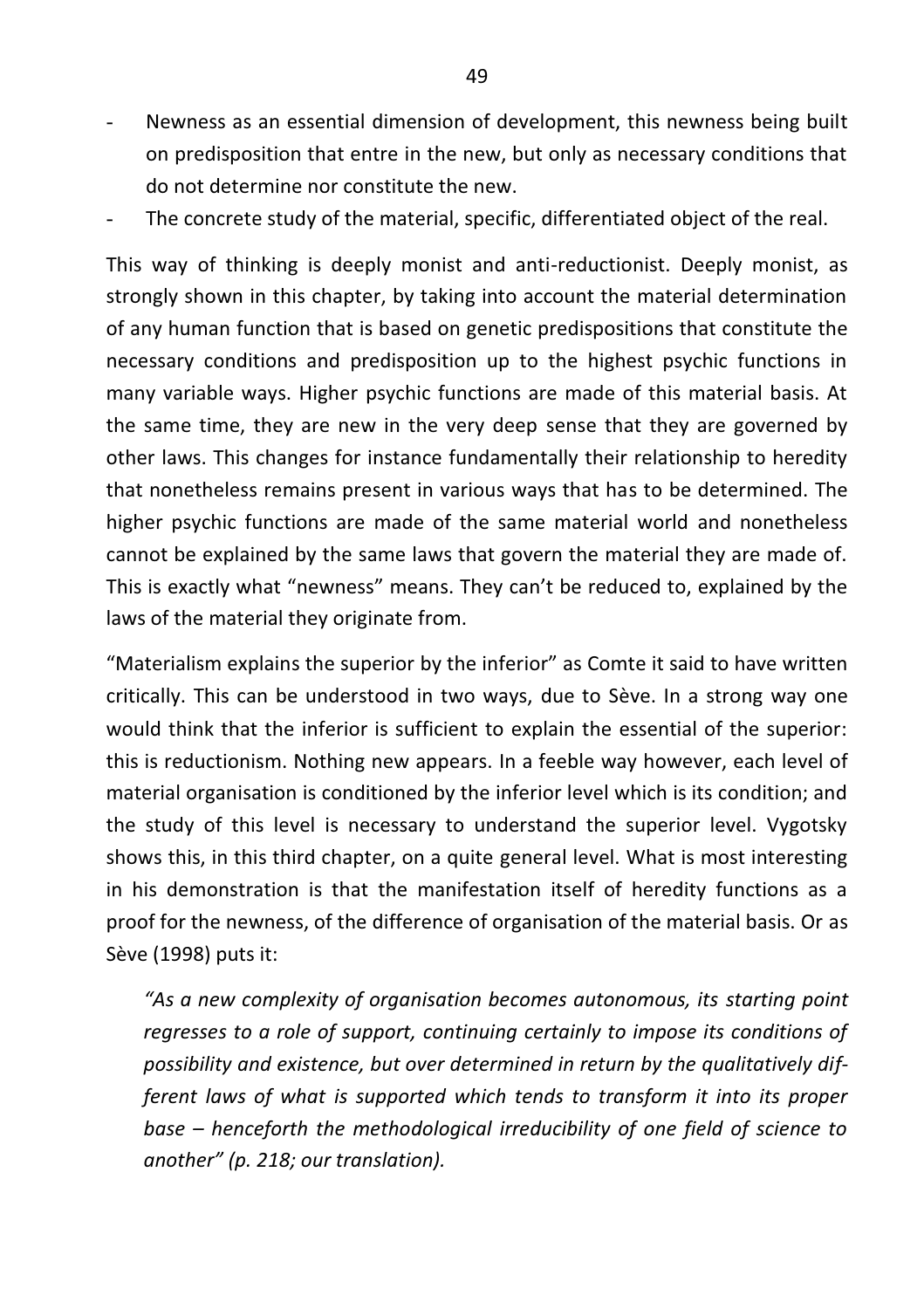### **Conclusion**

For Vygotsky and for most of the scholars involved in the discipline the institutional refuge of pedology seems to find its limits in 1932. However, Vygotsky will persevere in this way until his death in 1934, while refining and by affirming his conception of the dynamic process of development through his pedological work. In our view – we think we have given some proves in the present text supporting this argument – pedology was a way for him to conceive what always was a very important aspect for him, the profound and dialectical interrelationship between biological and psychological aspects of development which form, in his real monist approach, a contradictory unity. Our research will continue to explore this line together with the other one that characterizes his work deeply, the one of semiotic tools as condition and result of human development.

### **Bibliography**

Barnes, D. (1932): La paidologìa. Madrid : Espasa-Calpe, S.A.

- Chrisman, O. (1896): Paidologie. Entwurf zu einer Wissenschaft des Kindes. Inauguraldissertation. Jena: Universität Jena.
- Claparède, E. (1906): La pédologie. La Famille. Journal pour tous, 16, pp. ???.
- Claparède, E. (1911): Psychologie de l'enfant et pédagogie expérimentale. Genève: Kündig.
- Clot, Y. (in press): Le diagnostic de la crise en psychologie de Vygotski en 1926 est-il encore juste? Paris: Dispute.
- Depaepe, M. (1985): Science, technology and paedology: The concept of science at the "faculté Internationale de pédologie in Brussels (1912-1914). Scientia Paedagogica Experimentalis, 22(1), 14-29.
- Depaepe, M. (1993): Zum Wohl des Kindes? Pädologie, pädagogische Psychologie und experimentelle Pädagogik in Europa und den USA, 1890 – 1940. Weinheim und Leuwen.
- Depaepe, M. (2001): La recherche expérimentale en éducation de 1890 à 1940: les processus sousjacents au développement d'une discipline en Europe de l'Ouest et aux Etats-Unis. In R. Hofstetter & B. Schneuwly (Ed.), Le pari des sciences de l'éducation, pp. 29-57. Bruxelles: De Boeck.
- Hofstetter, R. (2010): Genève: creuset des sciences de l'éduation (fin du XIXe siècle première moitié du XXe siècle). Genève: Droz.
- Meccacci, L. (1983): Vygotkij. Antologia di scritti. Bologna: Il Molino.
- Rückriem, G. (1996): Kinder als Symptomträger? Was wir von der Pädologie heute lernen könnten. In: J.W. Erdmann, G. Rückriem, E. Wolf (Hrsg.), Kindheit heute. Differenzen und Gemeinsamkeiten. Bad Heilbrunn: Klinkhardt, 9-41.
- Sève, L. (1998): Nature, science, dialectique : un chantier à rouvrir. In L. Sève. (Ed.), Sciences et dialectiques de la nature. (pp. 23-247). Paris: La Dispute.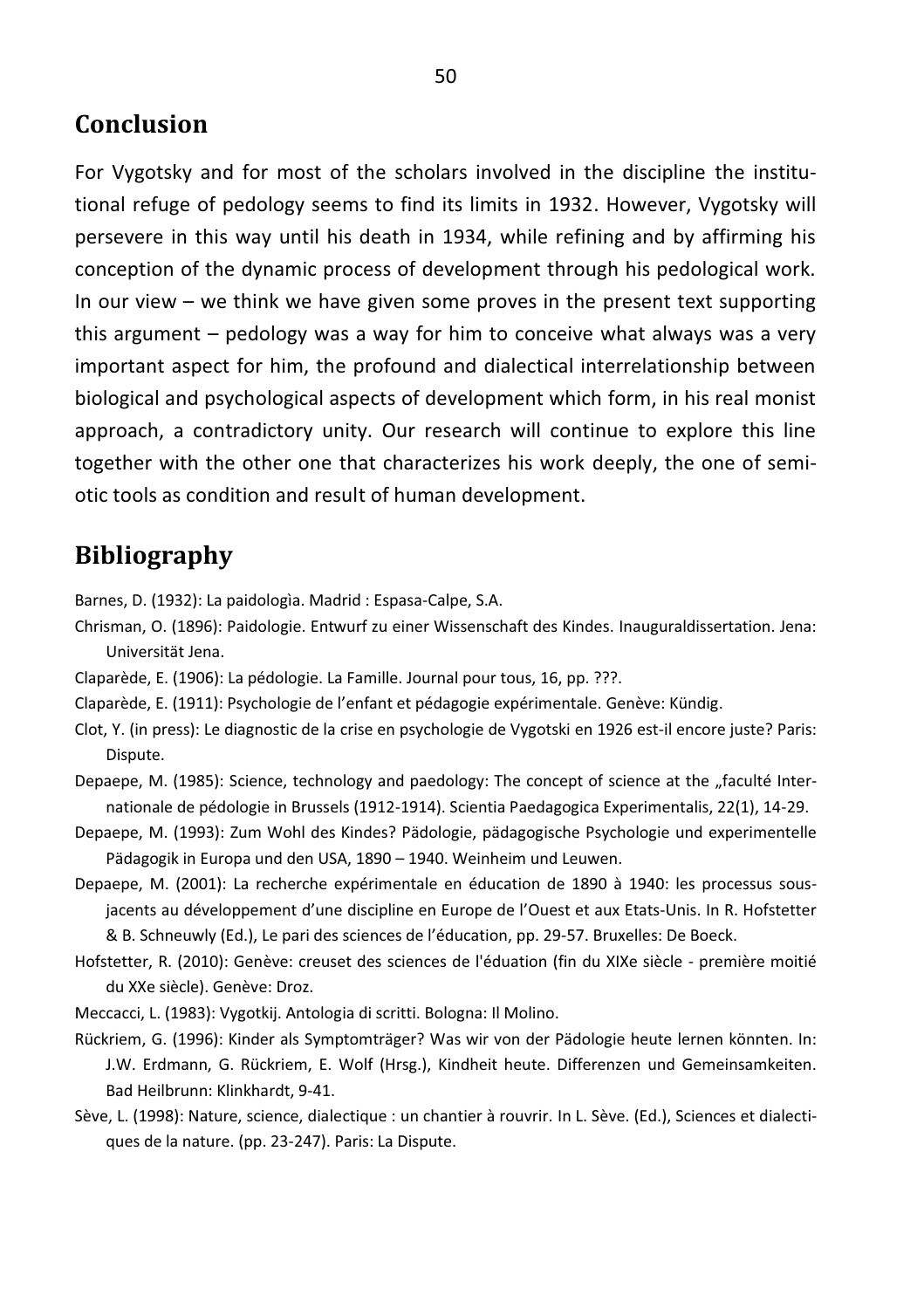- Schuyten, M.C. (1912): Sur l'importance des sciences pédologiques (Discours prononcé à la séance d'ouverture). In I. Ioteyko (Ed.), 1er congrès international de pédologie (tome I, pp. 18-22). Bruxelles : Misch & Thron.
- Trombetta, C. (2004): Psicologia dell'educazione e pedologia. Contributo storico-critico. Milano: Franco Angeli.
- Vygodskaja, G.L. & Lifanova, T.M. (1996): Лев Семенович Выготский. Жизнь, деятельность, штрихи к портрету. [Lev Semenovič Vygotskij, Life, activity and traits to portrait.]. Москва: Смысл.
- Vygotsky, L.S. (1926): Педагогическая психология. [Pedagogical psychology]. М. Работник просвещения.
- Vygotsky, L.S. (1927/1999): La signification historique de la crise de la psychologie. Neuchâtel et Paris: Delachaux et Niestlé.
- Vygotsky, L.S. (1928): Проблема культурного развития.ребенка [The problem of the cultural development of the child]. Pedologija. 1, 58-77.
- Vygotsky, L.S. (1929): The problem of the cultural development of the child. Journal of Genetic Psychology. 36, 415-32.
- Vygotsky, L.S. (1929a): Педология подростка. [Pedology of the adolescent]. Задания 1-4. М.: БЗО, 2МГУ.
- Vygotsky L.S. & Luria, A.R. (1930): Этюды по истории поведения. Обезьяна, примитив, ребенок. М. Л.: Госиздат.
- Vygotsky L.S. (1930): Педология подростка. Половое созревание. [Pedology of the adolescent. Sexual maturing]. Задания 5-8. М.: БЗО, 2МГУ.
- Vygotsky L.S. (1931): К вопросу о педологии и смежныe с нею науках. [The problem of pedology and close sciences]. Pedologija. 3, 52-58.
- Vygotsky L.S. (1931a): К voprosu о pedologii i smezhnykh s neju naukah. [Du problème de la pédologie et des sciences voisines]. Pedologija. 3, 52-58.
- Vygotsky L.S. (1931b): Педология подростка. Часть III. Психология подростка.Часть IV. Социальные проблемы педологии переходного возраста. [Pedology of the adolescent. Part III. Psychology of the adolescent, part IV. Social problems at the age of transition]. Задания 9-16. М.Л.: Гос. Учебно-Педагогическое Издательство.
- Vygotsky, L.S. (1933/35/ 2006): О педологическом анализе педагогического процесса [Pedological analysis of the pedagogical process]. In L. S. Vygotski, Umstvenoe rasvitie detej v processe obuchenija (pp. 116-134). Moscow/ Leningrad: Uchpedgiz.
- Vygotsky, L.S. (1933-34/1996): Лекции по педологии. [Lectures on pedology]. Ijevsk : Edition University of Udmourty.]
- Vygotsky, L.S. (1934): Мышление и речь. [Thinking and Speech]. Огиз-Соцегиз: М. Л.
- Vygotsky, L.S. (1935): Основы педологии. [Foundations of pedology]. Leningrad : Gosudarstvennij PedagogicheskijInstitut Imeni A.I. Gerzena.
- Zavershneva, E.Y. & Osipov, M.E. (2010): Oсновные поправки к тексту «Исторический смысл психологического кризиса ». Опубликованному в 1982г. в Cобрание Cочинений [Sobranie Sochinenij] Л.С. Выготского. Vygotskogo. [Main corrections to the text « The historical significance of the crisis in psychology», published in 1982 in Sobranie Sochinenij, L.S. Vygotski]. Voprosy psikhologii, 1, 92-102.